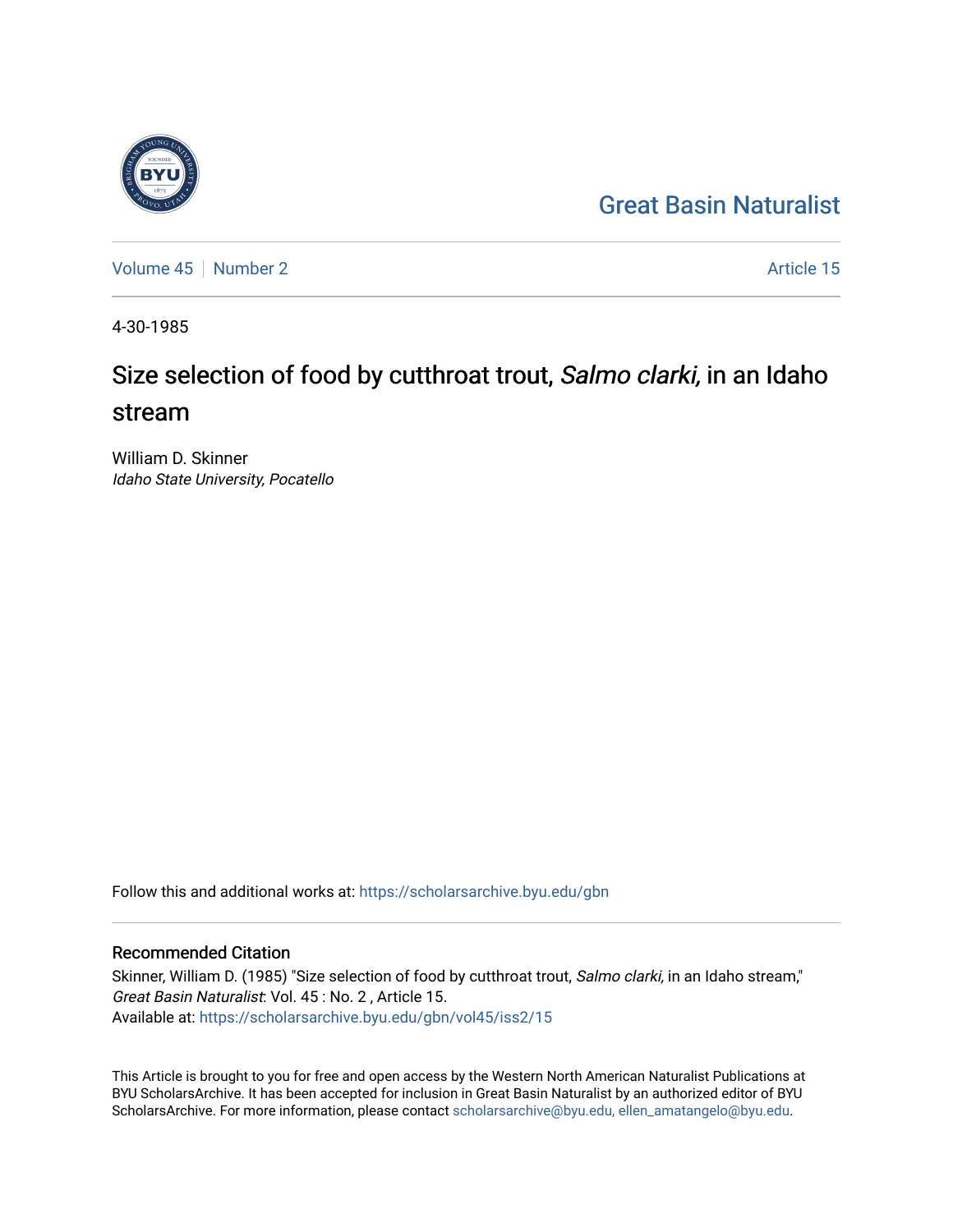#### SIZE SELECTION OF FOOD BY CUTTHROAT TROUT, SALMO CLARKI, IN AN IDAHO STREAM

William D. Skinner'

Abstract.— The mean size of food and amount of food consumed by cutthroat trout from Palisades Creek in southeastern Idaho increased with trout length. Number of organisms of terrestrial origin, number of aquatic larvae, number of ants, and number of berries fiom redstem dogwood were related to trout length. The size range and number of taxa consumed increased with trout size, indicating that as trout get larger, they broaden their feeding menu. The minimum size of food consumed was relatively constant for all trout, but larger trout appeared to feed more from the stream bottom. Trout may have <sup>a</sup> minimum length of food, below w hich items cannot be detected as food. Other possible factors affecting the feeding of cutthroat trout are mentioned.

Ecologists have been investigating the factors governing the feeding of stream trout for several years (Allan 1983). Trout have been assumed to be generalists or opportunists, feeding on invertebrates in relation to their abundance in the drift (Elliott 1973). One alternate hypothesis that has gained promi nence is that of food selection by prey size. Prey size may work through reaction dis tance (Ware 1972, 1973), or merely through baseline availability, because <sup>a</sup> minimum length may exist below which trout cannot detect prey (Bisson 1978). The size hypothesis has been identified to play at least a partial role in the feeding of brown trout, Sahno trutta (Thomas 1964, Elliott 1967, Ringler 1979), eastern brook trout, Salvelinus fontinalis (Allan 1981), and rainbow trout, Salmo gairdneri (Bisson 1978). The objectives of the present study were to determine if food size selection by cutthroat trout occurs in a mountain stream in Idaho and if a linear rela tionship exists between the number of various food items in cutthroat trout stomachs and length of the trout. The hypotheses were that the mean length of food and abundance of food items in the stomach of a cutthroat trout will increase with trout length. The food habits of this species have not been extensively studied (Fleener 1952, McMasters 1970, Griffith 1974) even though this trout has a widespread distribution in the Inter mountain West (Scott and Crossman 1973).

Palisades Creek is a third order stream, draining the Palisades range of southeastern Idaho, and flowing into the South Fork of the Snake River. For late summer, maximum stream velocities of  $100 + cm/sec$ , maximum depths of 1.5 m, and stream widths of <sup>15</sup> m are common. Riparian vegetation includes willows (Salix sp.), cottonwoods (Populus sp.), birch (Betula sp.), Douglas fir (Pseudotseuga menziesii), and lodgepole pine (Pinus contorta). In many areas of the stream, canyon walls extend to the stream margin, providing nearly continuous shading throughout the day, whereas other stretches flow through small meadows. Few typical pools exist, be cause riffle-runs, bank-runs and debris dams predominate.

#### **METHODS**

Forty-eight cutthroat trout, ranging in length (head to tail fork) from 12.5 to 46 cm were collected by angling between 23 and 25 August 1983. Angling has been used by other researchers (Reed and Bear 1966, Hunt and Jones 1972, Tippets and Moyle 1978) and may be particularly well suited for highgradient, fast-moving streams where collec tion by electroshocking is impaired. Trout length was measured at streamside, and stomachs were preserved in 70% ethyl alcohol for

**STUDY AREA** 

Department of Biology, Idaho State University, Poeatello, Idaho 83209.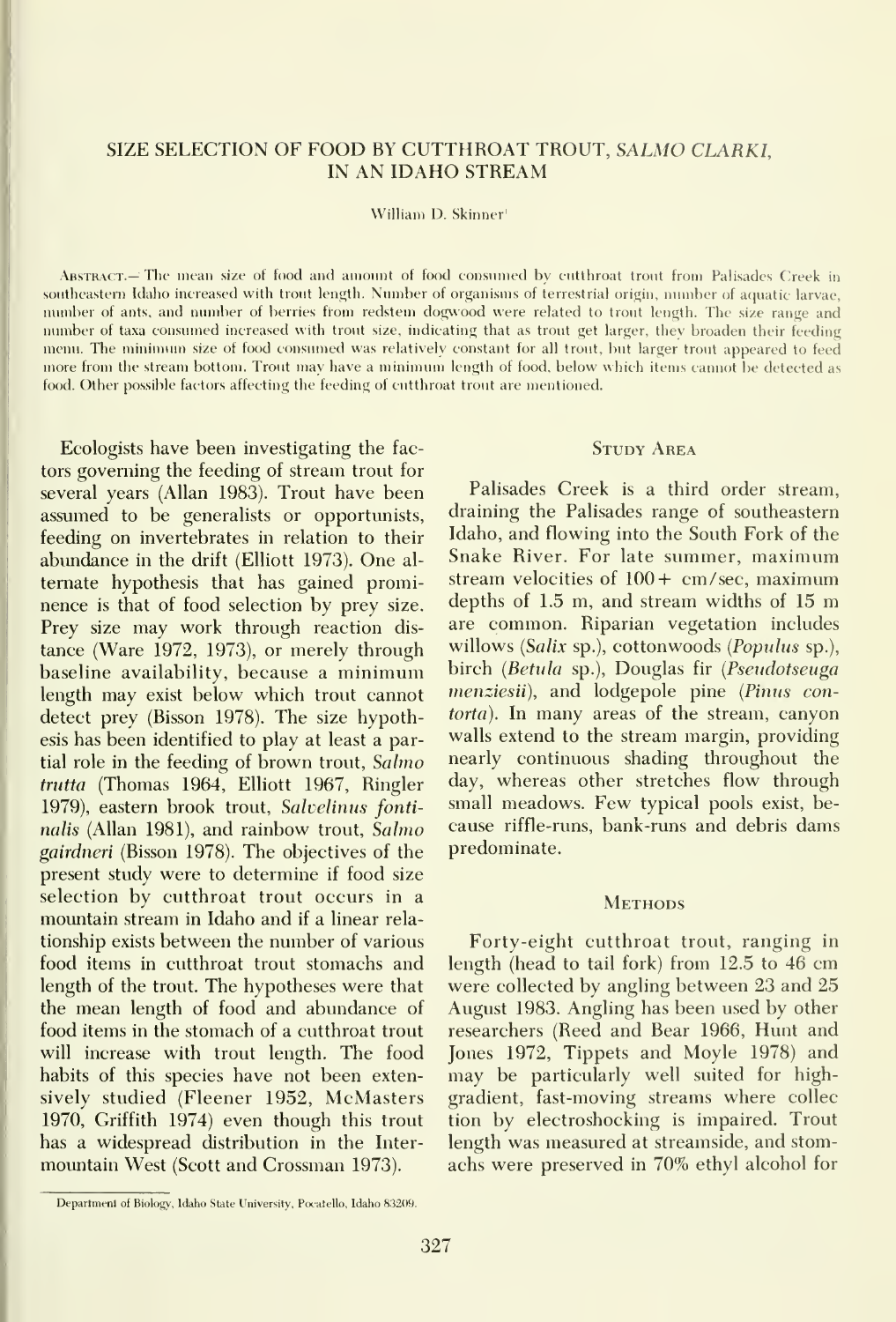| Variable                   |       | r <sup>2</sup> | P           | % occurrence    |
|----------------------------|-------|----------------|-------------|-----------------|
| Total number prev          | 0.489 | 0.239          | ${}< 0.001$ | 100             |
| Number terrestrial         | 0.142 |                | > 0.02      | 83              |
| Number aquatic adults      | 0.377 | 0.142          | < 0.005     | 73              |
| Number aquatic larvae      | 0.027 |                | > 0.50      | 100             |
| Number C. stolonifera      | 0.241 |                | > 0.05      | 50 <sub>2</sub> |
| Number E. doddsi           | 0.489 | 0.239          | ${}< 0.001$ | 92              |
| Number Formicidae          | 0.172 |                | > 0.20      | 73              |
| Mean length all food       | 0.381 | 0.145          | < 0.005     |                 |
| Mean length aquatic larvae | 0.472 | 0.223          | < 0.001     |                 |
| Number taxa                | 0.342 | 0.117          | < 0.01      |                 |
| Range of length            | 0.286 | 0.082          | ${}< 0.02$  |                 |
|                            |       |                |             |                 |

Table 1. Correlation analysis for the selected variables and fish length.

later analysis. All items in the stomachs were measured under a dissecting microscope and identified to the lowest taxonomic level practical (terrestrial animals other than Formicidae were lumped together, but most aquatic forms were taken to genus or species). To enable the use of correlation analysis, data were transformed to logarithmic scale prior to statistical analysis (Zar 1974).

#### RESULTS

Over 30 taxa, ranging in length from 2 to 70 mm, were recovered from stomachs of the 48 trout (see Appendix). The strong correlation for total number of prey and trout length (Table 1) suggests that overall food consumption is dependent on trout size. This is also true for consumption of Ephemerella *doddsi* larvae, the most frequently occurring aquatic insect larvae found in the stomachs of the cutthroat trout sampled. However, consumption of total number of organisms of terrestrial origin, number of berries from redstem dogwood (Cornus stolonifera), number of ants (Formicidae), and number of aquatic insect larvae were not related to trout size. Some of the berries from redstem dogwood did appear partially digested, indicating that trout may be gaining some nutritional value from them.

It is possible that correlation analysis was redundant for the number of ants and number of organisms of terrestrial origin and for the number of E. doddsi and number of aquatic insect larvae. Although no hidden relationship was detected for the ant component, the relationship between trout length and E. doddsi would have been missed had one relied solely on the aquatic larvae variable.

Mean length and the range of length (longest minus shortest) of aquatic insect larvae ingested by cutthroat trout were also related to trout length. As cutthroat trout from Palisades Creek grow, it appears that they rely on larger food, but still take smaller food items (Fig. 1). Cutthroat trout from Palisades Creek did not consume prey shorter than 2 mm, whereas almost 94% had a minimum prey length of at least 3 mm. With increasing trout length, the number of different food items increased. Apparently, as they grow, cutthroat trout in Palisades Creek do not shift entirely to larger prey or to a narrower range of taxa.

Since certain variables (e.g., number of aquatic larvae and number of organisms of terrestrial origin) were shown to be unrelated to trout length, one cannot automatically assume the positive relationships found for other variables and trout length are allometric, with the possible exception of total food item number. Since large prey were found in the stomachs of small trout, although infrequently, it is not possible to assume that the relationship between mean prey length and trout length is strictly a function of trout (mouth) size.

These observations are based on a small sample of trout, taken from only one season; consequently, it is difficult to extrapolate these findings to the same population during seasons having different benthic invertebrate abundances and diversities. More research into these variables appears warranted.

#### **DISCUSSION**

Prey size as a factor affecting the feeding of fish has been suggested for salmonids (Ware 1972) and strongly indicated in the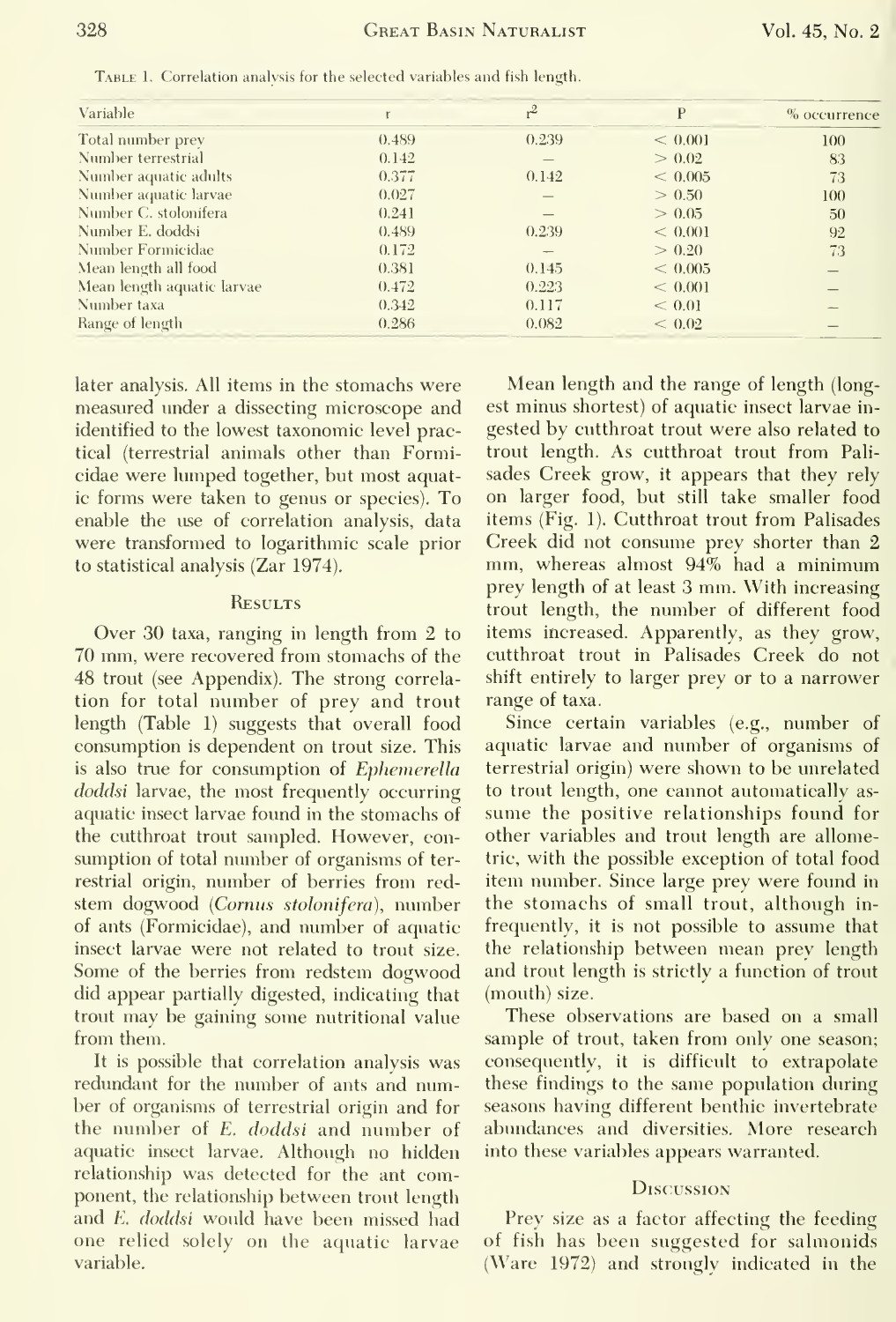

Fig. 1. Histogram of minimum lengths of food con sumed and their frequency of occurrence in the 48 cutthroat trout stomachs sampled.

ecology of other fishes (e.g., Lepomis sp. in Werner and Hall 1974). Ware (1972), in laboratory experiments, has shown reaction dis tances by rainbow trout of lake origin to in crease with increasing prey size. Ware (1973) included prey size in a model formed for predicting prey vulnerability to predation by rainbow trout, and he found the intensity of predation should closely parallel the change in prey size.

As shown, the mean length of food taken by cutthroat trout from Palisades Creek during the summer increased with trout length. Because small trout did have the ability to consume comparatively large prey, the question of why they don't take more of them arises. Smaller trout may spend too much energy in capturing, handling, and ingesting large food. If so, this would preclude them from taking great numbers of large prey, yet not entirely prevent an occasional large in vertebrate from being taken. It may also be that trout are intimidated by large prey and avoid them. Large bodies may be representative of predators, and this may explain why there is a linear relationship between food size and trout size. A third possible cause could be social interaction within the trout population. Large trout may be dominant over smaller trout, enabling first choice of valuable food items (e.g., large prey) to be given to large individuals.

Ringler (1979) found brown trout in an artificial stream to consume small prey, even when larger prey were available. Increasing the size of prey and the assortment of prey types without reducing the range in prey length, as observed for cutthroat trout in the present study, may improve the energy gain for an individual fish. Overall energy expense should increase with body size; hence, large trout, especially drift feeders, would be at a disadvantage if they restricted their intake. Bisson (1978) postulates that smaller prey should at least repay the energy spent in their consumption by trout.

Prey lengths of about <sup>2</sup> mm have been sug gested as minimum detection levels for rain bow trout, below which prey cannot be dis tinguished from other drifting material (Bisson 1978). The results of this study on cutthroat trout support this postulate. However, since lengths of members of the prey populations in Palisades Creek were not taken during the present study, it is difficult to speculate on the lowest possible lengths of invertebrates available. Benthic samples taken approximately two weeks earlier re vealed large abundances of invertebrates of <sup>1</sup> to <sup>3</sup> mm sizes, indicating that smaller prey may have been present. This minimum length of detection hypothesis suggests that only prey larger than about <sup>2</sup> mm be used in estimating the available cutthroat trout food in a stream.

The strong correlation between the number of E. doddsi larvae and trout length is most interesting. This species is not a notable drifter in Palisades Creek (unpublished obser vations by author), and it may be possible that the majority of E. doddsi were taken from the stream bottom. If so, then as cut throat trout get larger, they tend to feed more from the stream bottom than the drift. Tippets and Moyle (1979) observed a similar trend in the feeding of rainbow trout from the McCloud River, because larger trout contained food items more common to the benthos than the drift.

Simpson and Wallace (1978) suggest that terrestrial organisms form a major portion of the diets of cutthroat trout in Idaho. McMasters (1970) sampled cutthroat trout during July from a similar size stream in southeastern Idaho and found 33% to have fed upon terrestrial organisms. Of the trout sampled in the present study, 83% fed upon ter restrial organisms (Table 1). It is also inter esting that so many trout (73%) had taken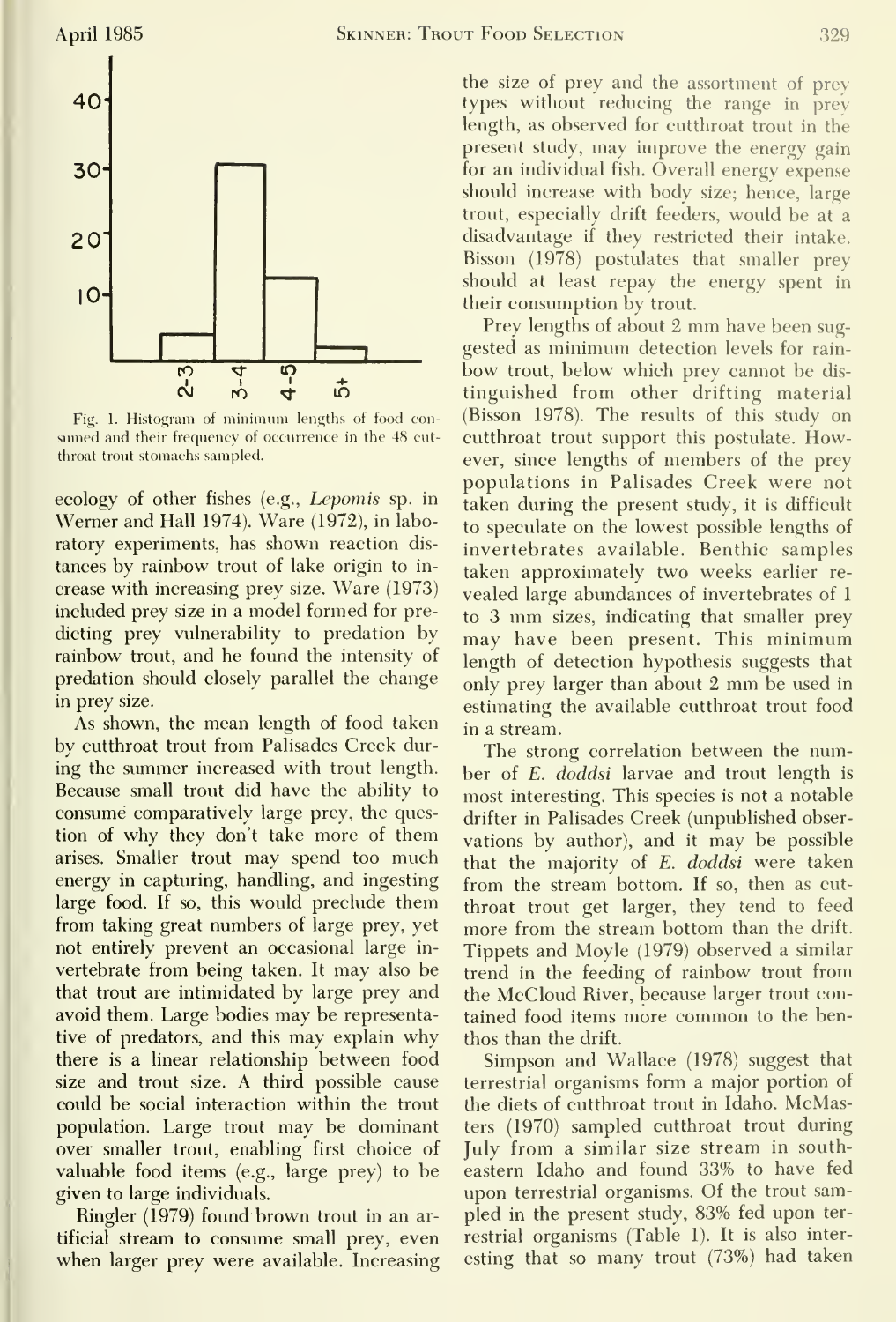ants. Jenkins (1969) made use of marked ants in an experimental manipulation of drifting food and the feeding activities of rainbow and brown trout. The use of a prey organism in such manipulative studies should be predi cated upon its natural occurrence in the diet of the fish being studied. Results from the present study indicate that ants are a com mon item in cutthroat trout diets; hence, ad aptation of Jenkins's (1969) study to cutthroat trout should be feasible.

The occurrence of berries from redstem dogwood (Cornus stolonifera) in the cutthroat trout stomachs indicates an omnivorous trait of this species. Since half the trout sampled contained this food item, it seems easy to conclude that a generalist attitude exists to ward feeding by cutthroat trout. However, optimal foraging theory (Krebs 1978) in dicates that it may be more advantageous for trout to consume the vegetable than the in vertebrate portion of their diet, depending upon caloric or nutrient value of the respective items and the energy spent in obtaining them. Since the number of berries from red stem dogwood apparently was not related to trout size, it is not reasonable to say that larger fish may benefit more than smaller fish by feeding on this item.

The data from the present study indicates that food size selection is occurring in a population of stream cutthroat trout. Size selec tion may be an important mechanism in the feeding of this species; however, it must be noted that, although the r values were significant—in some cases  $p < 0.001$ —the r<sup>2</sup> values were relatively low (0.145 for mean length of all prey and 0.222 for mean length of aquatic larvae). This suggests that other factors, possibly of equal importance, are operating on this interaction. For instance. Otto and Sjorstrom (1984) suggest morphology of stonefly larvae and the role of cerci and an tennae in modifying their predator-prey rela tionship with first-year brown trout. Irvine and Northcotte (1984) observed rainbow trout fry in artificial stream channels to feed significantly more from groups of live Simuli um sp. larvae than dead Simulium sp. larvae, a situation attributed to some invertebrate behavior that could not be exliibited by dead Simulium sp.. An interaction may also exist among prey size, morphology, and behavior.

#### **ACKNOWLEDGMENTS**

Field assistance was generously provided by Dennis E. and Rhoda T. Skinner, and lab oratory work was aided by Rhoda T. and Kimberely A. Skinner. Dr. James D. Mclver identified the Formicidae and Dr. Karl E. Holte identified the Cornus stolonifera; both are faculty at Idaho State University. Constructive criticism of the manuscript was pro vided by Drs. G. Wayne Minshall of Idaho State University and James R. Barnes of Brig ham Young University.

#### **APPENDIX**

Assortment of food items found in the stomachs of 48 cutthroat trout taken from Palisades Creek, Bonneville County, Idaho.

Ephemeroptera

Baetidae

Baetis sp. larvae and adult

**Siphlonuridae** Ameletus sp.

Heptageniidae Epcorus sp. Cinygmula sp.

Ephemerellidae Ephemerella coloradensis E. doddsi larvae and emerging adults E. incrmis

Plecoptera

Perlidae Acroneuria sp.

Ferlodidae Megarcys sp. Skicala sp. larvae and adult

Nemouridae Zapada sp.

Chloroperlidae

Trichoptera Limnephilidae Neothreimia sp.

> Glossossomatidae Glossossoma sp.

Rvacophilidae Hijdcophihi sp.

Hydropsychidae Arctopsyche sp.